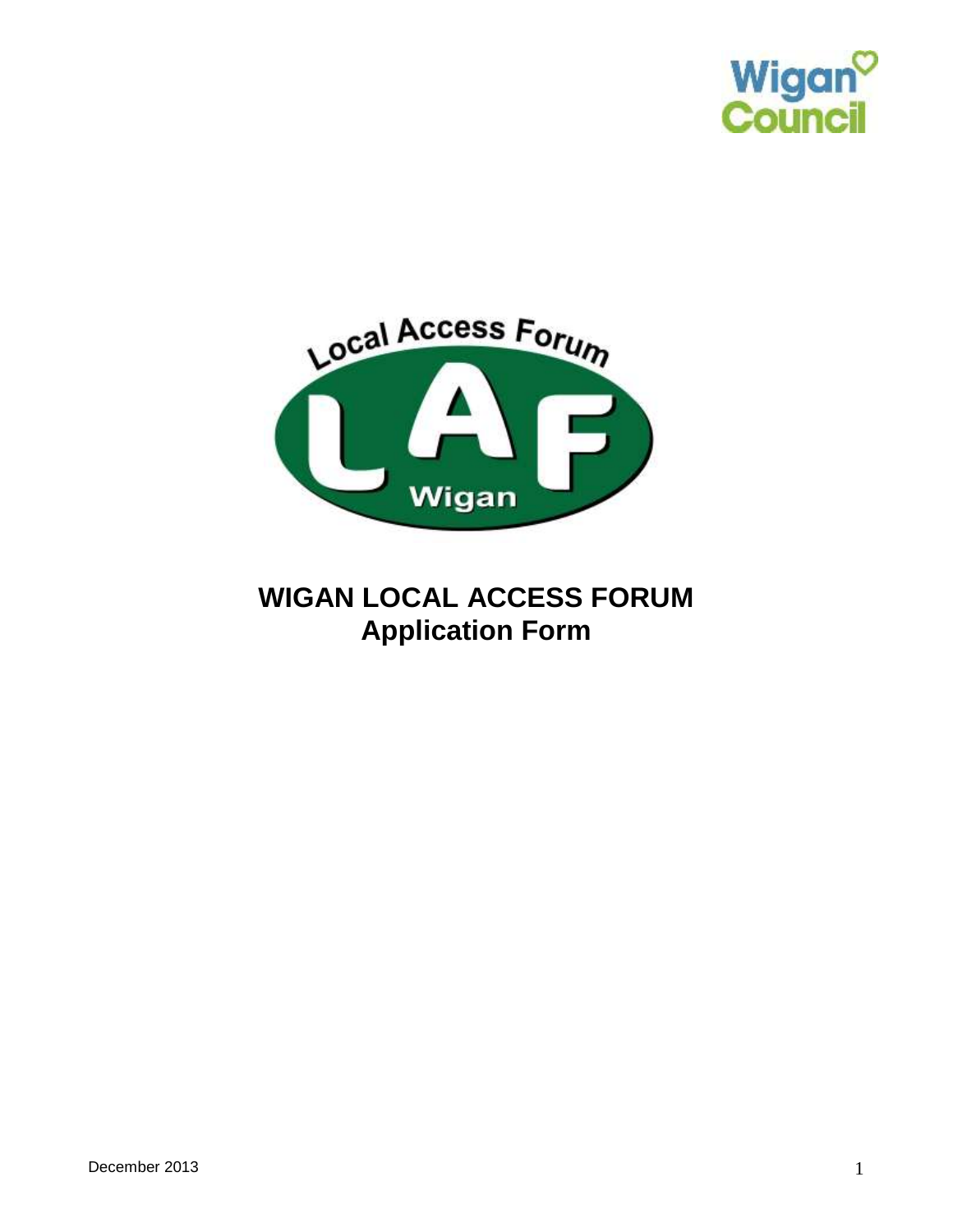#### **APPLICATION FOR MEMBERSHIP WIGAN'S LOCAL ACCESS FORUM**



### **Part One – Personal Details**

| 1. Full Name:                                                                                  |                      |                                   |           |  |
|------------------------------------------------------------------------------------------------|----------------------|-----------------------------------|-----------|--|
| 2. Address:                                                                                    |                      |                                   |           |  |
|                                                                                                |                      |                                   |           |  |
| Postcode:                                                                                      |                      |                                   |           |  |
| 3. Telephone / Mobile Number:                                                                  |                      |                                   |           |  |
| 4. Email Address:                                                                              |                      |                                   |           |  |
| 5. Preferred Method of Communication:                                                          |                      |                                   |           |  |
| 6. Are you currently employed by Wigan Council?<br>$(\checkmark)$ tick as appropriate)         |                      | <b>YES</b>                        | <b>NO</b> |  |
| 7. Are you related to any Member or Senior Officer of Wigan Council?                           |                      |                                   |           |  |
| If yes please give details:                                                                    |                      |                                   |           |  |
|                                                                                                |                      |                                   |           |  |
|                                                                                                |                      |                                   |           |  |
|                                                                                                |                      |                                   |           |  |
| <b>8.</b> Please identify which represents your interest/s $(\checkmark)$ tick as appropriate) |                      |                                   |           |  |
| User of Public Rights of Way                                                                   | <b>Access Issues</b> |                                   |           |  |
| Sustainable travel                                                                             |                      | <b>Environment / Conservation</b> |           |  |
| Landowner / Tenant                                                                             |                      | <b>Promoting Wigan</b>            |           |  |
| Open air recreation                                                                            | Other                |                                   |           |  |
|                                                                                                |                      |                                   |           |  |
| If Other please give details:                                                                  |                      |                                   |           |  |
|                                                                                                |                      |                                   |           |  |
|                                                                                                |                      |                                   |           |  |
|                                                                                                |                      |                                   |           |  |
|                                                                                                |                      |                                   |           |  |
|                                                                                                |                      |                                   |           |  |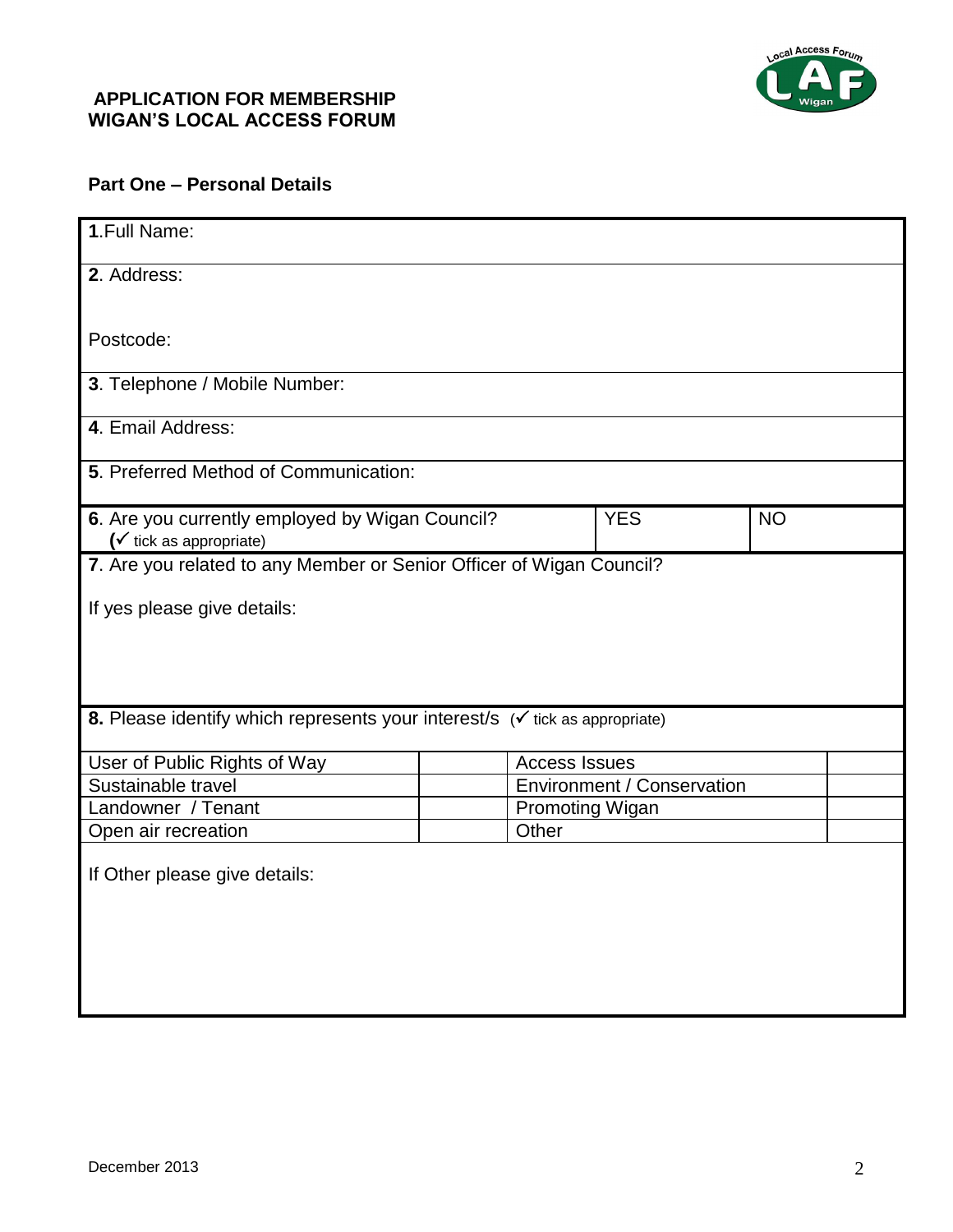| <b>9.</b> Please provide an overview of your interests in less than 100 words                  |
|------------------------------------------------------------------------------------------------|
| (For example: a description of the group, how often you take part, your role within the group) |

### **10.** Please tick the main geographical base for your interest group *(If more than one is applicable, please tick all that apply and provide comments in the box below)*

| Wigan                                                     | <b>Greater Manchester</b>        |           |
|-----------------------------------------------------------|----------------------------------|-----------|
| Warrington / St Helens / Bolton /<br>Chorley / West Lancs | Merseyside/ Lancashire/ Cheshire |           |
| Other                                                     |                                  |           |
| If other, please state where:                             |                                  |           |
|                                                           |                                  |           |
|                                                           |                                  |           |
| 11. Are you a member of any other Local Interest Group?   | Yes                              | <b>No</b> |
| $(\checkmark)$ tick as appropriate)                       |                                  |           |
|                                                           |                                  |           |
| If yes, please state:                                     |                                  |           |
| Name of Group:                                            |                                  |           |
|                                                           |                                  |           |
| Location / Area of Interest:                              |                                  |           |
|                                                           |                                  |           |
| Your role on this group:                                  |                                  |           |
|                                                           |                                  |           |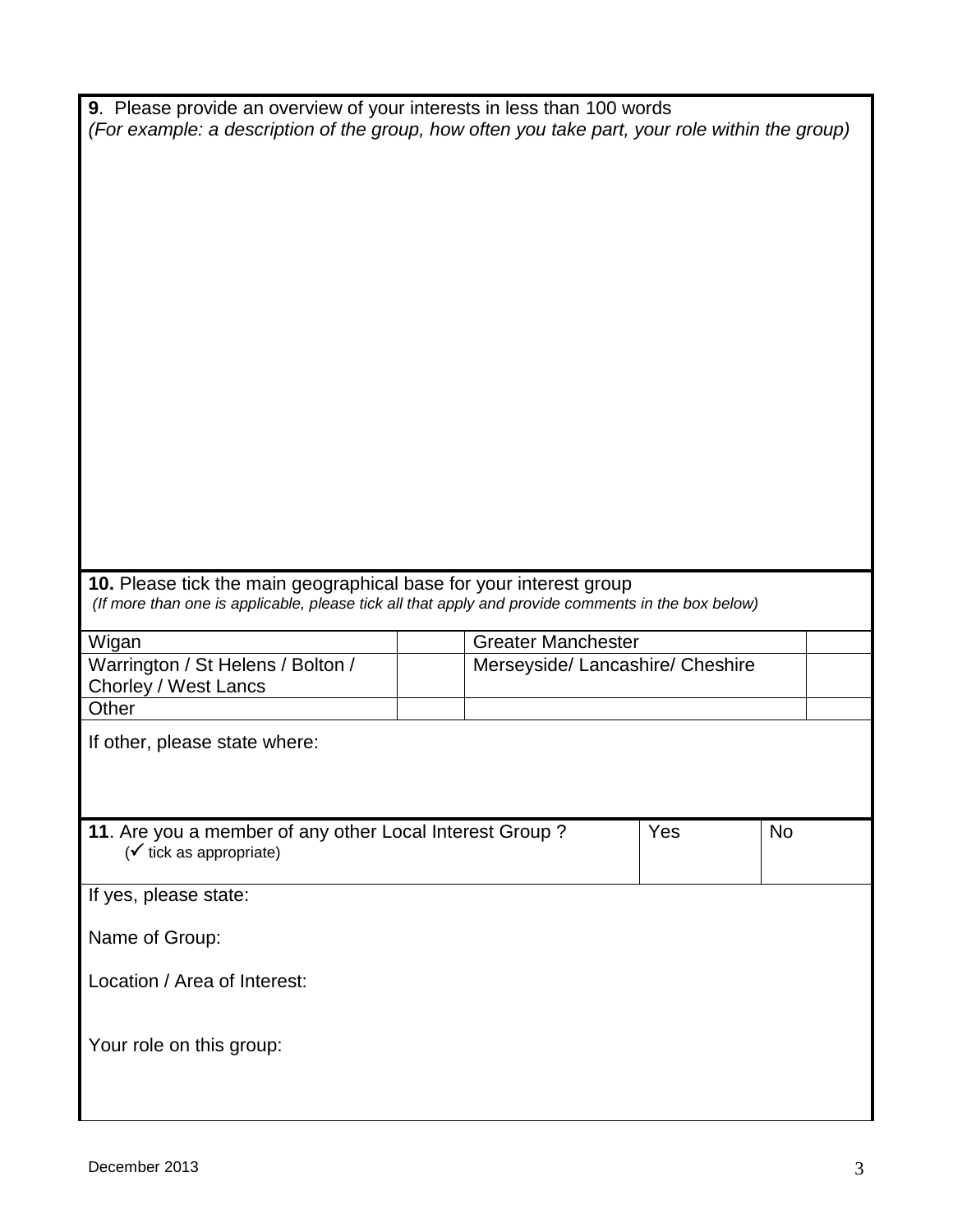| 12. Are you a Member of any other Local Access Forum:                                     |         |           |
|-------------------------------------------------------------------------------------------|---------|-----------|
| If yes please give details:                                                               |         |           |
|                                                                                           |         |           |
| <b>13.</b> Are you seeking election to the Forum for: $(\checkmark)$ tick as appropriate) |         |           |
|                                                                                           |         |           |
| 1 Year<br>2 Years                                                                         | 3 Years |           |
| Do you wish to be considered for the position of Chair                                    | Yes     | <b>No</b> |
| Do you wish to be considered for the position of Vice Chair                               | Yes     | <b>No</b> |
| 14. Where did you see this vacancy advertised?                                            |         |           |
|                                                                                           |         |           |

# **Part Two – Skills, Knowledge and Experience (Refer to Person Specification)**

| In less than 500 words, please outline why you want to be a member of the Wigan LAF and<br>what qualities do you think you can bring |
|--------------------------------------------------------------------------------------------------------------------------------------|
| (Specific reference is required to the Person Specification with personal examples):                                                 |
|                                                                                                                                      |
|                                                                                                                                      |
|                                                                                                                                      |
|                                                                                                                                      |
|                                                                                                                                      |
|                                                                                                                                      |
|                                                                                                                                      |
|                                                                                                                                      |
|                                                                                                                                      |
|                                                                                                                                      |